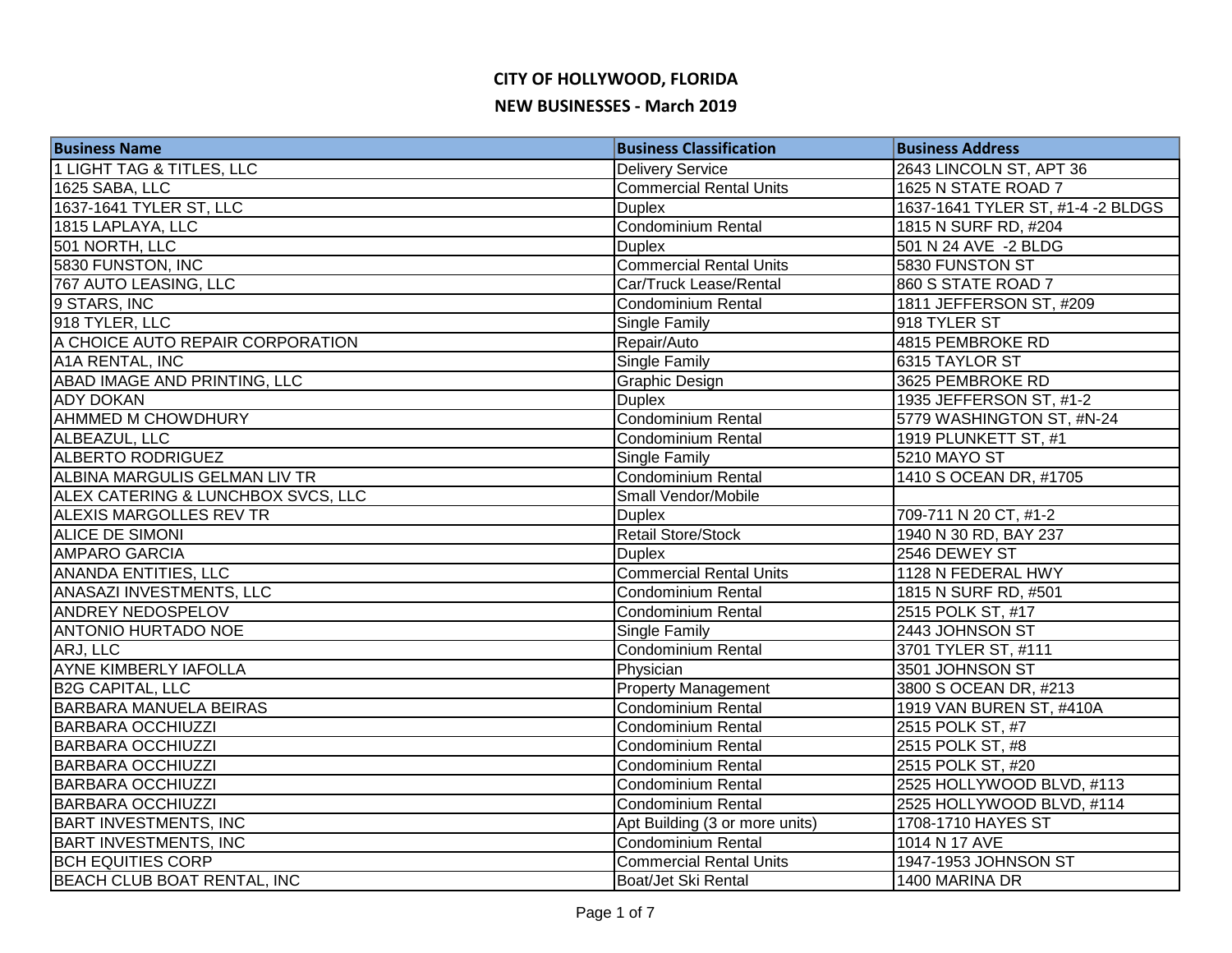| <b>Business Name</b>                    | <b>Business Classification</b> | <b>Business Address</b>   |
|-----------------------------------------|--------------------------------|---------------------------|
| BEATRIZ REYES GAVILAN REV LIV TR        | <b>Condominium Rental</b>      | 5300 WASHINGTON ST, #334H |
| BEST AUTO DEAL N DRIVE, LLC             | <b>Auto Sales</b>              | 5740 DEWEY ST             |
| <b>BOBS IN BUSINESS, LLC</b>            | <b>Commercial Rental Units</b> | 2650 HOLLYWOOD BLVD       |
| <b>BOSTONIAN, INC</b>                   | <b>Commercial Rental Units</b> | 404 S STATE ROAD 7        |
| <b>BRAZILIAN LUMBER, LLC</b>            | <b>Distribution Office</b>     | 2800 N 29 AVE             |
| <b>BRENDA LEE WEIDMAN REV TR</b>        | Condominium Rental             | 2515 POLK ST, #14         |
| BURLINGTON COAT FACTORY WAREHOUSE, CORP | <b>Retail Store/Stock</b>      | 755 S STATE ROAD 7        |
| <b>CALI SPORT WEAR, CORP</b>            | <b>Retail Store/Stock</b>      | 1940 N 30 RD, BAY 171     |
| <b>CARLOS GAMIZ</b>                     | Condominium Rental             | 1947 TAYLOR ST, #3        |
| <b>CARLOS GAMIZ</b>                     | <b>Condominium Rental</b>      | 2417 POLK ST, #6          |
| <b>CARMEN &amp; FAUSTO GOMEZ REV TR</b> | <b>Condominium Rental</b>      | 5300 WASHINGTON ST, #228G |
| <b>CARMEN L RIVAS GARCIA</b>            | <b>Condominium Rental</b>      | 1110 N 16 AVE, #2F        |
| CASA MAYA INVESTMENTS, LLC              | <b>Commercial Rental Units</b> | 5812 DEWEY ST             |
| <b>CATHY SHEPPARD</b>                   | Single Family                  | 1137 S SOUTHLAKE DR       |
| CAULIFLOWER BITES, INC                  | <b>Retail Store/Stock</b>      | 1940 N 30 RD, BAY 084     |
| CEFERINA CARMEN ROBAINA                 | Condominium Rental             | 1949 TAYLOR ST, #9        |
| CEREBERUS SFR HOLDINGS II, LP           | <b>Single Family</b>           | 2648 WASHINGTON ST        |
| CFL M807ST, LLC                         | Condominium Rental             | 1201 S OCEAN DR, #807S    |
| CHARLIE'S CREPES AND MORE, LLC          | <b>Retail Store/Stock</b>      | 1940 N 30 RD, BAY 120-121 |
| <b>CHIGUIRE'S UNITED CORP</b>           | <b>Retail Store/Stock</b>      | 1940 N 30 RD, BAY 105     |
| (DBA: JUST FONDUE IT)                   |                                |                           |
| <b>CLAUDIA ABRIATA</b>                  | Apt Building (3 or more units) | 2026 FUNSTON ST, #1-4     |
| COMIC BOOK ROOM, LLC                    | Internet Sales                 | 7314 MCKINLEY ST          |
| COMMONHEALTH BOTANICALS, LLC            | <b>Retail Store/Stock</b>      | 1940 N 30 RD, BAY 160     |
| (DBA: HERBAN TAPESTRY)                  |                                |                           |
| COMMONHEALTH BOTANICALS, LLC            | <b>Retail Store/Stock</b>      | 1940 N 30 RD, BAY 135     |
| (DBA: HERBAN TAPESTRY)                  |                                |                           |
| COMMONHEALTH BOTANICALS, LLC            | <b>Retail Store/Stock</b>      | 2120 TYLER ST             |
| (DBA: HERBAN TAPESTRY)                  |                                |                           |
| <b>COREY GILL</b>                       | Retail Store/Stock             | 1940 N 30 RD, BAY 176     |
| (DBA: NEXGEN COFFEE)                    |                                |                           |
| <b>CROSS CULTURE TOURS, INC</b>         | Courtesy Auto/Limo/Taxi        | 3790 SW 30 AVE            |
| <b>CROWN JEWEL WAREHOUSES, LLC</b>      | <b>Commercial Rental Units</b> | 4050 SW 30 AVE            |
| <b>CURE NATURAL SKIN CARE, LLC</b>      | <b>Retail Store/Stock</b>      | 1940 N 30 RD, BAY 281     |
| DALE F WARREN LIV TR                    | <b>Condominium Rental</b>      | 2309 PARK LN, #312        |
| DANIEL LAWRENCE COHEN                   | Condominium Rental             | 3800 N HILLS DR, #408     |
| DARNELL LEWIS                           | Condominium Rental             | 2230 JACKSON ST, #1W      |
| <b>DAROL DAVIS</b>                      | <b>Condominium Rental</b>      | 2515 POLK ST, #21         |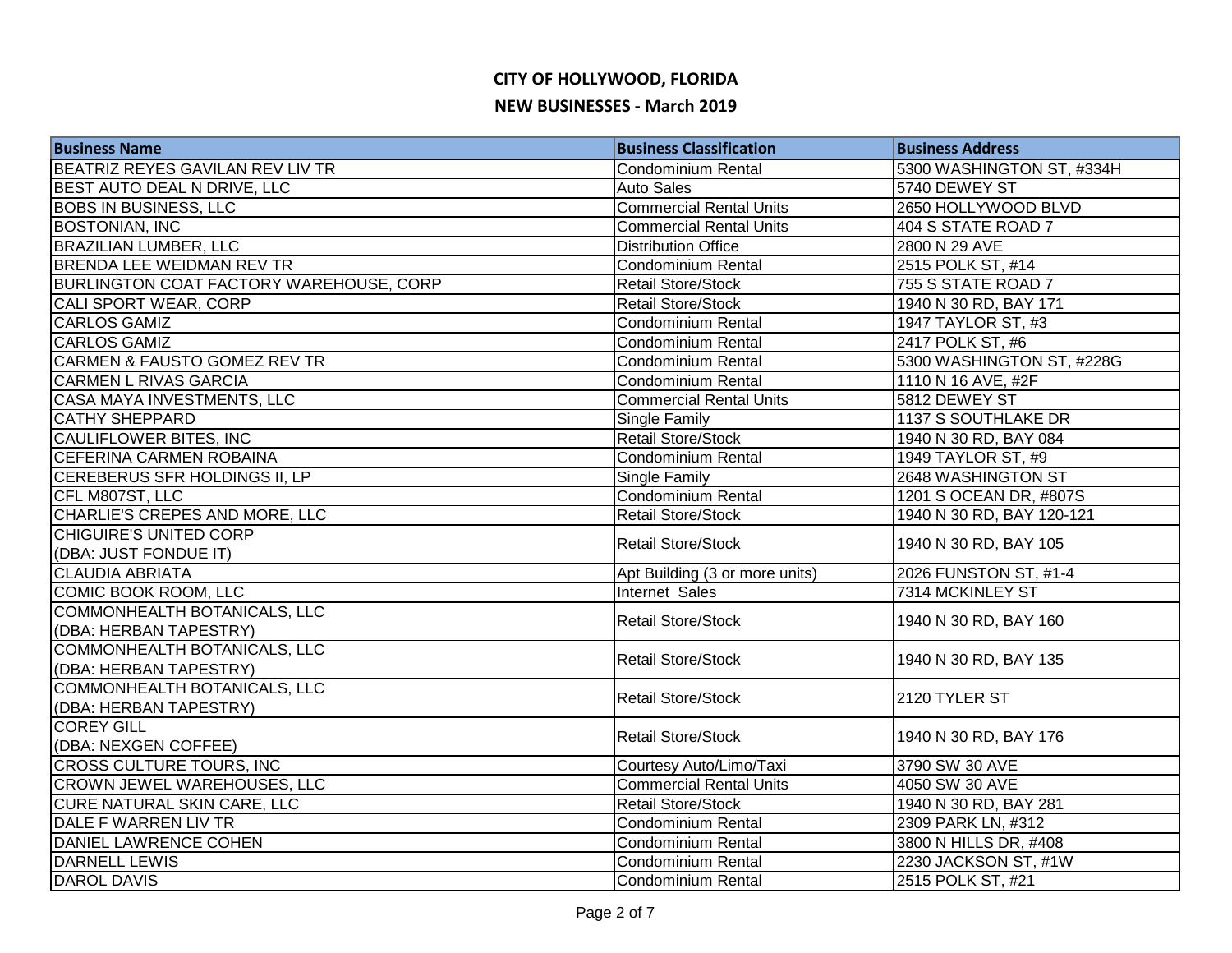| <b>Business Name</b>                             | <b>Business Classification</b> | <b>Business Address</b>      |
|--------------------------------------------------|--------------------------------|------------------------------|
| <b>DENNIS MARK SPILLER DO</b>                    | Physician/Osteopath            | 3702 WASHINGTON ST           |
| <b>DETAILED AFFAIRS, LLC</b>                     | Office                         | 2305 MONROE ST               |
| <b>DISCOUNT PARKING FLL, LLC</b>                 | Auto Lot/Garage                | 2600 MIAMI RD                |
| <b>DMITRIY DUPLIY</b>                            | Condominium Rental             | 2222 JACKSON ST, #1E         |
| <b>DOMANI ARTE, LLC</b>                          | <b>Retail Store/Stock</b>      | 1940 N 30 RD, BAY 330        |
| <b>DONNIS L LADD</b>                             | <b>Duplex</b>                  | 5805 LINCOLN ST              |
| ECONORTE, LLC                                    | <b>Condominium Rental</b>      | 1832 MADISON ST, #203        |
| ECONORTE, LLC                                    | Condominium Rental             | 2238 MONROE ST, #102         |
| <b>ELBA LUPPO</b>                                | <b>Condominium Rental</b>      | 2309 PARK LN, #214           |
| <b>ELIZABET TOLABA</b>                           | Condominium Rental             | 2641 POLK ST, #2             |
| <b>ELIZABETH IFRAH</b>                           | <b>Condominium Rental</b>      | 1815 N SURF RD, #702         |
| <b>ELRON, LLC</b>                                | <b>Retail Store/Stock</b>      | 5804 STIRLING RD             |
| EN V AL LP                                       | Apt Building (3 or more units) | 730-812 S PARK RD - 15 BLDGS |
| (DBA: THE ENV)                                   |                                |                              |
| <b>ENUKORA BONIFACE</b>                          | <b>Duplex</b>                  | 5616 POLK ST                 |
| <b>EVA T RIMMER</b>                              | Condominium Rental             | 1912 MONROE ST, #404         |
| <b>EXCLUSIVE PRIME GROUP, LLC</b>                | Single Family                  | 956 HOLLYWOOD BLVD           |
| EZ4U2, INC                                       | <b>Retail Store/Stock</b>      | 1940 N 30 RD, BAY 29         |
| <b>FNRCORP</b>                                   | <b>Retail Store/Stock</b>      | 1940 N 30 RD, BAY 148        |
| <b>FAUSTO &amp; CARMEN GOMEZ REV TR</b>          | Condominium Rental             | 5300 WASHINGTON ST, #325G    |
| <b>FELIPE ESPEJO</b>                             | Single Family                  | 6444 WILEY ST                |
| <b>FLOR KIRKLAND</b>                             | Single Family                  | 1011 N 70 AVE                |
| FLORIDA HOT TUB & SAUNA CENTER, INC              | <b>Distribution Office</b>     | 3007 GREENE ST               |
| <b>FLORIMAX, INC</b>                             | <b>Office</b>                  | 1117 S 21 AVE, STE B         |
| <b>FLORIQUITY, LLC</b>                           | <b>Condominium Rental</b>      | 2501 S OCEAN DR, #1039       |
| <b>FRANCIS ENRIQUE WISE</b>                      | Single Family                  | 2124 N 14 CT                 |
| <b>FRANK C KLEIN</b>                             | Condominium Rental             | 2623 N 40 AVE, #2623         |
| FULL LAWN SERVICE, INC                           | Lawn Maintenance               | 7340 ATLANTA ST              |
| <b>GASNAPI, LLC</b>                              | <b>Condominium Rental</b>      | 1201 S OCEAN DR, #1107N      |
| <b>GCVI INC</b>                                  | Condominium Rental             | 2417 POLK ST, #9             |
| <b>GENESIS INTERIORS, LLC</b>                    | Office                         | 4050 SW 30 AVE               |
| <b>GEORGE J LUCAS</b>                            | <b>Condominium Rental</b>      | 1937 JACKSON ST, #201        |
| <b>GIORA J ERLICH</b>                            | <b>Condominium Rental</b>      | 3101 S OCEAN DR, #2406       |
| <b>GIUSEPPE R BOFFA</b>                          | <b>Condominium Rental</b>      | 5300 WASHINGTON ST, #108M    |
| <b>GLITCH TECHNOLOGIES, LLC</b>                  | Office                         | 2248 FUNSTON ST              |
| <b>GP &amp; DM PROPERTIES, LLC</b>               | Single Family                  | 2513-2517 LINCOLN ST -2 BLDG |
| <b>GRAND NATIONAL UPHOLSTERY, LLC</b>            | Upholstery                     | 7100 RALEIGH ST              |
| GREATER DAYTON HOLDING COMPANIES OF FLORIDA, INC | <b>Rental Service</b>          | <b>1201 S SURF RD</b>        |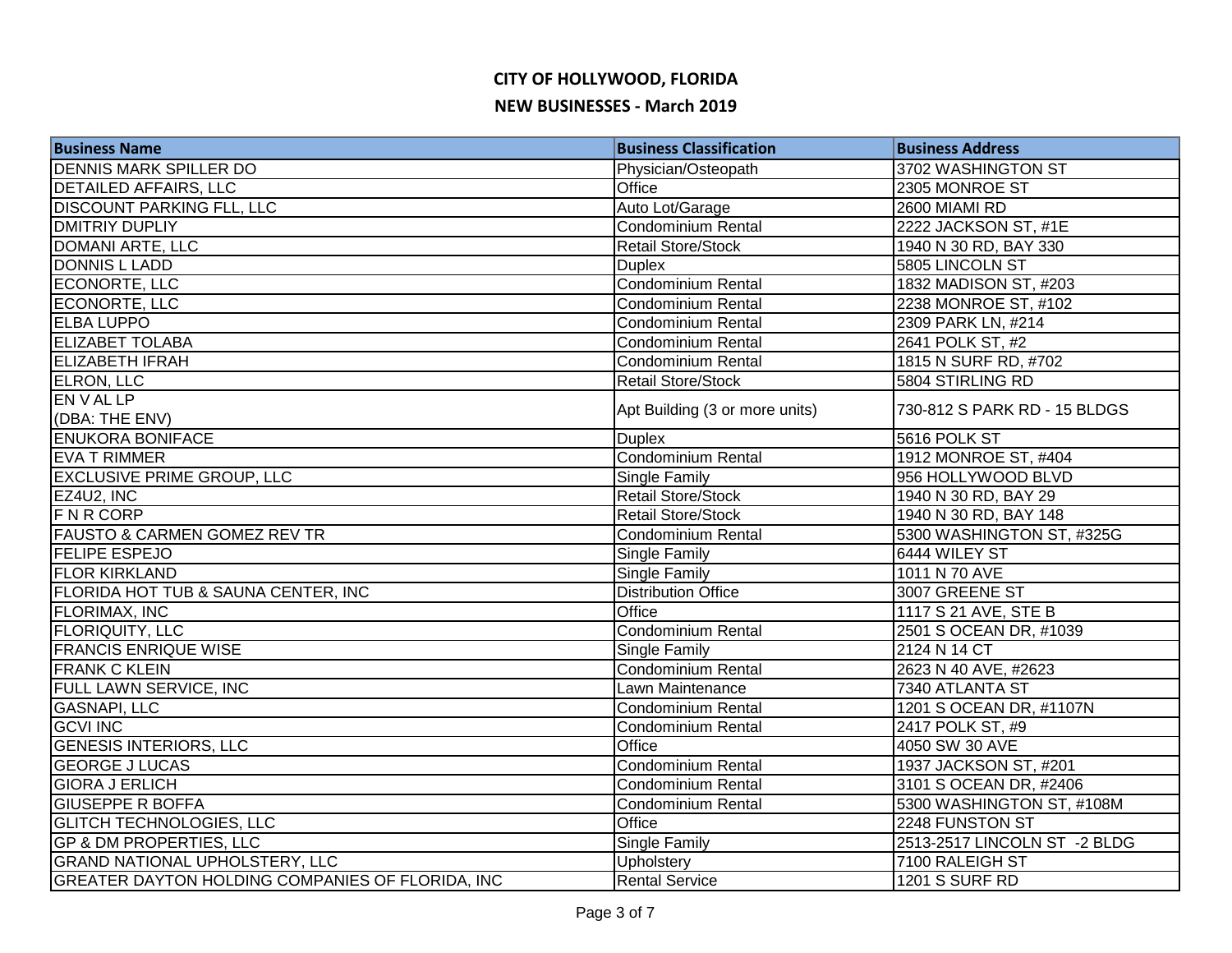| <b>Business Name</b>                                   | <b>Business Classification</b> | <b>Business Address</b>    |
|--------------------------------------------------------|--------------------------------|----------------------------|
| <b>GREEN PLANET SOLUTIONS, LLC</b>                     | <b>Distribution Office</b>     | 440 S DIXIE HWY, UNIT 110  |
| <b>GREENE KLEEN OF SOUTH FLORIDA, INC</b>              | <b>Janitorial Services</b>     | 2750 N 29 AVE              |
| <b>GROUCHY DOG HOLDINGS, LLC</b>                       | <b>Condominium Rental</b>      | 1919 PLUNKETT ST, #4       |
| <b>GROUCHY DOG HOLDINGS, LLC</b>                       | <b>Condominium Rental</b>      | 1919 PLUNKETT ST, #7       |
| <b>GROUCHY DOG HOLDINGS, LLC</b>                       | Condominium Rental             | 1919 PLUNKETT ST, #8       |
| <b>GROVESTARS MOVING, LLC</b>                          | Moving Company                 | 4855 PEMBROKE RD           |
| <b>GTS YACHT CLUB, INC</b>                             | Condominium Rental             | 3200 N OCEAN DR, #203      |
| <b>GUY DONNIE NORMAN JR</b>                            | Small Vendor/Mobile            |                            |
| <b>GUY MUGRABI</b>                                     | Condominium Rental             | 2008 JACKSON ST, #D-1      |
| HAYES 6, LLC                                           | Apt Building (3 or more units) | 5911 FILLMORE ST, #1-4     |
| <b>HEALING ARTS OF AKESO, LLC</b>                      | <b>Alternative Medicine</b>    | 1940 N 30 RD, BAY 241      |
| <b>HECTOR A SOTO MORALES</b>                           | Single Family                  | 3371 N 41 CT               |
| HI-TECH USA TECHNOLOGY, INC                            | <b>Duplex</b>                  | 1701 JEFFERSON ST          |
| HMN INVESTMENT, LLC                                    | Condominium Rental             | 1815 N SURF RD, #504       |
| HOFFMAN COMMERCIAL GROUP, INC                          | Small Vendor/Mobile            |                            |
| HOLY CROSS ROMANIAN ORTHODOX CHURCH OF BROWARD COUNTY, | <b>Condominium Rental</b>      | 5400 HOLLYWOOD BLVD, #3    |
| <b>INC</b>                                             |                                |                            |
| <b>HOT ENTERPRISES CORP</b>                            | <b>Retail Store/Stock</b>      | 1940 N 30 RD, BAY 081      |
| HUACHO 51, LLC                                         | Restaurant/Bar                 | 903 N BROADWALK            |
| (DBA: @PERU)                                           |                                |                            |
| <b>IGOR GURFINKEL</b>                                  | Condominium Rental             | 1410 S OCEAN DR, #905      |
| ILIANA PEREZ REV TR                                    | Condominium Rental             | 1201 S OCEAN DR, #512N     |
| INTERTECH CONSTRUCTION CORPORATION OF AMERICA, INC     | Contractor/Building            | 5100 HOLLYWOOD BLVD        |
| <b>JEAPROPERTY I, LLC</b>                              | <b>Condominium Rental</b>      | 2623 GRANT ST, #5B         |
| <b>JB REALTY INVESTMENT, INC</b>                       | Single Family                  | 6641 EVANS ST              |
| <b>JERRY LEBEDOWICZ</b>                                | Condominium Rental             | 1201 S OCEAN DR, #2405N    |
| <b>JESUS AGUILERA</b>                                  | Apt Building (3 or more units) | 2235 MADISON ST, #A-C      |
| JOANNE RICHARDS, TR                                    | <b>Condominium Rental</b>      | 1815 N SURF RD, #601       |
| <b>JOSE G MELGOZA</b>                                  | Condominium Rental             | 2621 N 40 AVE, #2621       |
| JUAN P LE CARVAJAL                                     | Apt Building (3 or more units) | 1831 RODMAN ST, #1-4       |
| <b>JUST BRANDS, INC</b>                                | Wholesale Merchandise          | 2346 THOMAS ST             |
| <b>KAREN CALDWELL</b>                                  | <b>Condominium Rental</b>      | 5300 WASHINGTON ST, #122G  |
| KARLA L SAPP                                           | Mental Health Counselor        | 2 OAKWOOD BLVD, #195       |
| KATHERINE ANDRADE                                      | Condominium Rental             | 901 HILLCREST DR, #301     |
| <b>KATHERINE MARTIN</b>                                | Condominium Rental             | 901 HILLCREST DR, #605     |
| KATHLEEN MACARTHUR                                     | Veterinarians                  | 3000 STIRLING RD, UNIT 132 |
| KAVIK 800, LLC                                         | <b>Single Family</b>           | 800 N 68 AVE               |
| <b>KEVIN BLANCO</b>                                    | <b>Condominium Rental</b>      | 1912 MONROE ST, #202       |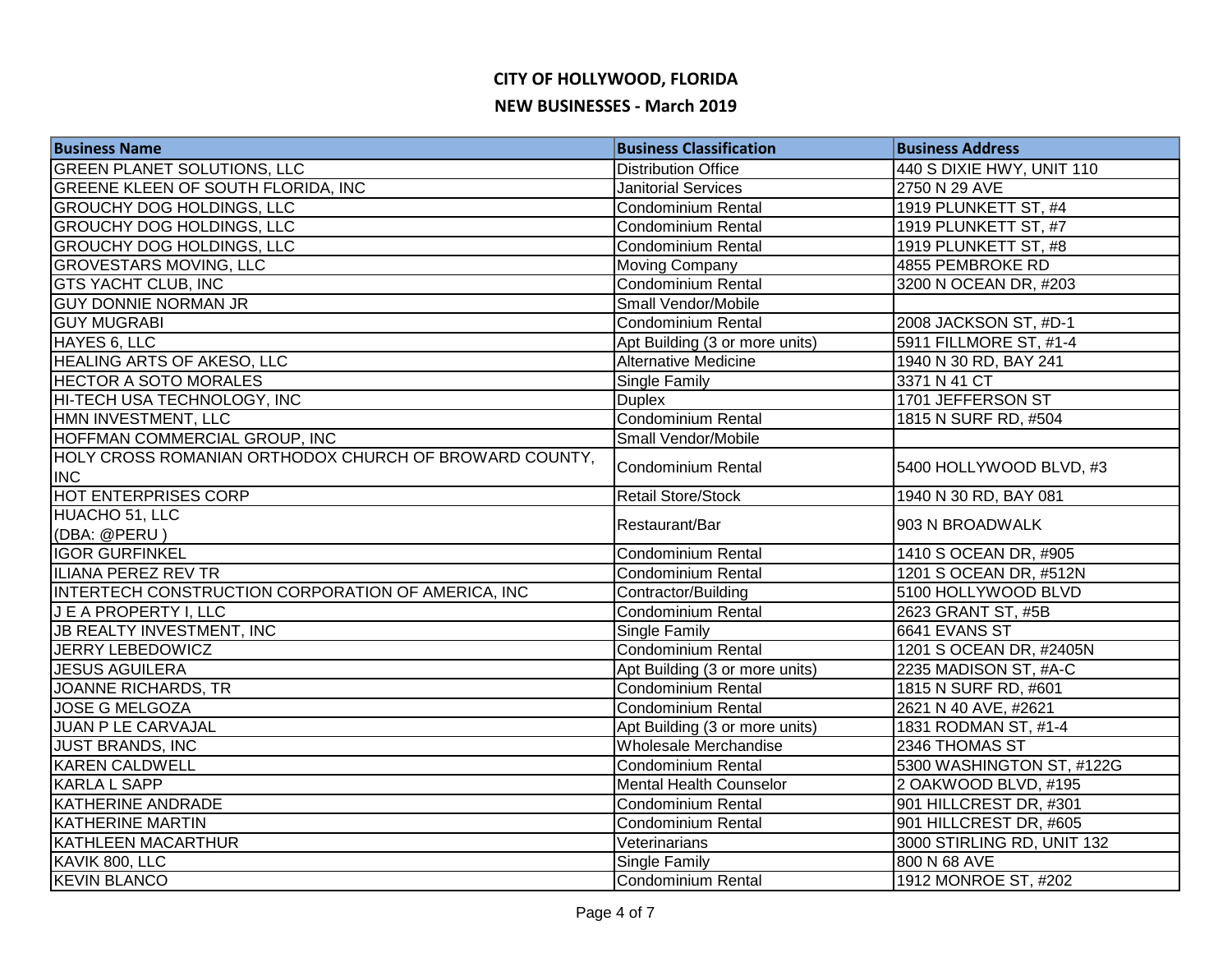| Single Family<br>307 S 57 AVE<br><b>Retail Store/Stock</b><br>1940 N 30 RD, BAY 218<br>3440 HOLLYWOOD BLVD, STE 415<br><b>Broker/Real Estate</b><br>1733 MAYO ST, #7<br><b>Condominium Rental</b><br>LAURA COWIE<br>Small Vendor/Mobile<br>3801 S OCEAN DR, #10S<br>Condominium Rental<br>1940 N 30 RD, BAY 001<br>Restaurant/Bar<br>2838 MADISON ST, #22<br><b>Condominium Rental</b><br>Single Family<br>5609 POLK ST<br>Condominium Rental<br>5400 HOLLYWOOD BLVD, #13<br>6200 DEWEY ST<br><b>Cleaning Services</b><br>Condominium Rental<br>2309 PARK LN, #110<br>5831 DEWEY ST<br><b>Commercial Rental Units</b><br>1940 N 30 RD, BAY 3<br>Restaurant/Bar<br>(DBA: KEKAS)<br><b>Clothing/Apparel Store</b><br>101 N OCEAN DR, #136<br>Condominium Rental<br>2901 JACKSON ST, #2<br>Condominium Rental<br>3101 S OCEAN DR, #1407<br>5660 RODMAN ST<br>Repair/Auto<br>Single Family<br>2150 VAN BUREN ST, #TH105<br>Restaurant/Bar<br>3670 STIRLING RD<br>(DBA: ONE EVENT PLACE)<br><b>Retail Store/Stock</b><br>1940 N 30 RD, BAY 308<br>Single Family<br>1305 FUNSTON ST<br>1733 MAYO ST, #8<br>Condominium Rental<br>6191 WASHINGTON ST<br>Attorney<br>Physician<br>4500 SHERIDAN ST<br>Office<br>4706 HAYES ST<br><b>Condominium Rental</b><br>2525 HOLLYWOOD BLVD, #103<br>3515 VAN BUREN ST, #206<br><b>Condominium Rental</b><br>Office<br>2420 JOHNSON ST, #106<br><b>Single Family</b><br>508-510 N 60 TER - 2 BLDG<br>Condominium Rental<br>1815 N SURF RD, #404<br>350 TAFT ST, #2<br>Condominium Rental<br><b>Condominium Rental</b><br>3800 S OCEAN DR, #619<br>Physician<br>1005 JOE DIMAGGIO DR<br>1632-1634 MAYO ST, -2 BLDGS<br><b>Duplex</b> | <b>Business Name</b>             | <b>Business Classification</b> | <b>Business Address</b> |
|-------------------------------------------------------------------------------------------------------------------------------------------------------------------------------------------------------------------------------------------------------------------------------------------------------------------------------------------------------------------------------------------------------------------------------------------------------------------------------------------------------------------------------------------------------------------------------------------------------------------------------------------------------------------------------------------------------------------------------------------------------------------------------------------------------------------------------------------------------------------------------------------------------------------------------------------------------------------------------------------------------------------------------------------------------------------------------------------------------------------------------------------------------------------------------------------------------------------------------------------------------------------------------------------------------------------------------------------------------------------------------------------------------------------------------------------------------------------------------------------------------------------------------------------------------------------------------------------------------------------------------------------------------------------|----------------------------------|--------------------------------|-------------------------|
|                                                                                                                                                                                                                                                                                                                                                                                                                                                                                                                                                                                                                                                                                                                                                                                                                                                                                                                                                                                                                                                                                                                                                                                                                                                                                                                                                                                                                                                                                                                                                                                                                                                                   | <b>KYLA D FERGUSON-LEWIS</b>     |                                |                         |
|                                                                                                                                                                                                                                                                                                                                                                                                                                                                                                                                                                                                                                                                                                                                                                                                                                                                                                                                                                                                                                                                                                                                                                                                                                                                                                                                                                                                                                                                                                                                                                                                                                                                   | LA CHICA CHICANA, LLC            |                                |                         |
|                                                                                                                                                                                                                                                                                                                                                                                                                                                                                                                                                                                                                                                                                                                                                                                                                                                                                                                                                                                                                                                                                                                                                                                                                                                                                                                                                                                                                                                                                                                                                                                                                                                                   | LA FAMILIA REALTY, LLC           |                                |                         |
|                                                                                                                                                                                                                                                                                                                                                                                                                                                                                                                                                                                                                                                                                                                                                                                                                                                                                                                                                                                                                                                                                                                                                                                                                                                                                                                                                                                                                                                                                                                                                                                                                                                                   | <b>LACRAMIOARA ORLANIS</b>       |                                |                         |
|                                                                                                                                                                                                                                                                                                                                                                                                                                                                                                                                                                                                                                                                                                                                                                                                                                                                                                                                                                                                                                                                                                                                                                                                                                                                                                                                                                                                                                                                                                                                                                                                                                                                   |                                  |                                |                         |
|                                                                                                                                                                                                                                                                                                                                                                                                                                                                                                                                                                                                                                                                                                                                                                                                                                                                                                                                                                                                                                                                                                                                                                                                                                                                                                                                                                                                                                                                                                                                                                                                                                                                   | <b>LEOINN, LLC</b>               |                                |                         |
|                                                                                                                                                                                                                                                                                                                                                                                                                                                                                                                                                                                                                                                                                                                                                                                                                                                                                                                                                                                                                                                                                                                                                                                                                                                                                                                                                                                                                                                                                                                                                                                                                                                                   | <b>LIQUID REMEDY, INC</b>        |                                |                         |
|                                                                                                                                                                                                                                                                                                                                                                                                                                                                                                                                                                                                                                                                                                                                                                                                                                                                                                                                                                                                                                                                                                                                                                                                                                                                                                                                                                                                                                                                                                                                                                                                                                                                   | <b>LOUISE GEFFNER</b>            |                                |                         |
|                                                                                                                                                                                                                                                                                                                                                                                                                                                                                                                                                                                                                                                                                                                                                                                                                                                                                                                                                                                                                                                                                                                                                                                                                                                                                                                                                                                                                                                                                                                                                                                                                                                                   | LUCIO MICOLTA                    |                                |                         |
|                                                                                                                                                                                                                                                                                                                                                                                                                                                                                                                                                                                                                                                                                                                                                                                                                                                                                                                                                                                                                                                                                                                                                                                                                                                                                                                                                                                                                                                                                                                                                                                                                                                                   | <b>LUIS AQUIJE</b>               |                                |                         |
|                                                                                                                                                                                                                                                                                                                                                                                                                                                                                                                                                                                                                                                                                                                                                                                                                                                                                                                                                                                                                                                                                                                                                                                                                                                                                                                                                                                                                                                                                                                                                                                                                                                                   | LUXURY CLEANING SERVICE USA, LLC |                                |                         |
|                                                                                                                                                                                                                                                                                                                                                                                                                                                                                                                                                                                                                                                                                                                                                                                                                                                                                                                                                                                                                                                                                                                                                                                                                                                                                                                                                                                                                                                                                                                                                                                                                                                                   | <b>LYNN F GAMBINO</b>            |                                |                         |
|                                                                                                                                                                                                                                                                                                                                                                                                                                                                                                                                                                                                                                                                                                                                                                                                                                                                                                                                                                                                                                                                                                                                                                                                                                                                                                                                                                                                                                                                                                                                                                                                                                                                   | M R & BLANCHE R BARFIELD         |                                |                         |
|                                                                                                                                                                                                                                                                                                                                                                                                                                                                                                                                                                                                                                                                                                                                                                                                                                                                                                                                                                                                                                                                                                                                                                                                                                                                                                                                                                                                                                                                                                                                                                                                                                                                   | MAGIC MAR, LLC                   |                                |                         |
|                                                                                                                                                                                                                                                                                                                                                                                                                                                                                                                                                                                                                                                                                                                                                                                                                                                                                                                                                                                                                                                                                                                                                                                                                                                                                                                                                                                                                                                                                                                                                                                                                                                                   |                                  |                                |                         |
|                                                                                                                                                                                                                                                                                                                                                                                                                                                                                                                                                                                                                                                                                                                                                                                                                                                                                                                                                                                                                                                                                                                                                                                                                                                                                                                                                                                                                                                                                                                                                                                                                                                                   | <b>MARINA FASHION, INC</b>       |                                |                         |
|                                                                                                                                                                                                                                                                                                                                                                                                                                                                                                                                                                                                                                                                                                                                                                                                                                                                                                                                                                                                                                                                                                                                                                                                                                                                                                                                                                                                                                                                                                                                                                                                                                                                   | <b>MARK DROBNICH</b>             |                                |                         |
|                                                                                                                                                                                                                                                                                                                                                                                                                                                                                                                                                                                                                                                                                                                                                                                                                                                                                                                                                                                                                                                                                                                                                                                                                                                                                                                                                                                                                                                                                                                                                                                                                                                                   | MARVIN H & BONITA ASSOFSKY       |                                |                         |
|                                                                                                                                                                                                                                                                                                                                                                                                                                                                                                                                                                                                                                                                                                                                                                                                                                                                                                                                                                                                                                                                                                                                                                                                                                                                                                                                                                                                                                                                                                                                                                                                                                                                   | MASTER TECH TRANSMISSION, LLC    |                                |                         |
|                                                                                                                                                                                                                                                                                                                                                                                                                                                                                                                                                                                                                                                                                                                                                                                                                                                                                                                                                                                                                                                                                                                                                                                                                                                                                                                                                                                                                                                                                                                                                                                                                                                                   | MAXIMILIEN EMEDI MADJANI         |                                |                         |
|                                                                                                                                                                                                                                                                                                                                                                                                                                                                                                                                                                                                                                                                                                                                                                                                                                                                                                                                                                                                                                                                                                                                                                                                                                                                                                                                                                                                                                                                                                                                                                                                                                                                   | MAZAL FOOD LLC                   |                                |                         |
|                                                                                                                                                                                                                                                                                                                                                                                                                                                                                                                                                                                                                                                                                                                                                                                                                                                                                                                                                                                                                                                                                                                                                                                                                                                                                                                                                                                                                                                                                                                                                                                                                                                                   |                                  |                                |                         |
|                                                                                                                                                                                                                                                                                                                                                                                                                                                                                                                                                                                                                                                                                                                                                                                                                                                                                                                                                                                                                                                                                                                                                                                                                                                                                                                                                                                                                                                                                                                                                                                                                                                                   | MEDITERRANEAN DELIGHT, LLC       |                                |                         |
|                                                                                                                                                                                                                                                                                                                                                                                                                                                                                                                                                                                                                                                                                                                                                                                                                                                                                                                                                                                                                                                                                                                                                                                                                                                                                                                                                                                                                                                                                                                                                                                                                                                                   | <b>MENACHEM LIGHT</b>            |                                |                         |
|                                                                                                                                                                                                                                                                                                                                                                                                                                                                                                                                                                                                                                                                                                                                                                                                                                                                                                                                                                                                                                                                                                                                                                                                                                                                                                                                                                                                                                                                                                                                                                                                                                                                   | <b>MICHAEL A CASTRO</b>          |                                |                         |
|                                                                                                                                                                                                                                                                                                                                                                                                                                                                                                                                                                                                                                                                                                                                                                                                                                                                                                                                                                                                                                                                                                                                                                                                                                                                                                                                                                                                                                                                                                                                                                                                                                                                   | <b>MICHAEL F DARWISH</b>         |                                |                         |
|                                                                                                                                                                                                                                                                                                                                                                                                                                                                                                                                                                                                                                                                                                                                                                                                                                                                                                                                                                                                                                                                                                                                                                                                                                                                                                                                                                                                                                                                                                                                                                                                                                                                   | <b>MICHAEL STRONG</b>            |                                |                         |
|                                                                                                                                                                                                                                                                                                                                                                                                                                                                                                                                                                                                                                                                                                                                                                                                                                                                                                                                                                                                                                                                                                                                                                                                                                                                                                                                                                                                                                                                                                                                                                                                                                                                   | <b>MICHELE WILSON</b>            |                                |                         |
|                                                                                                                                                                                                                                                                                                                                                                                                                                                                                                                                                                                                                                                                                                                                                                                                                                                                                                                                                                                                                                                                                                                                                                                                                                                                                                                                                                                                                                                                                                                                                                                                                                                                   | (DBA: ASHORE PERMIT SERVICES)    |                                |                         |
|                                                                                                                                                                                                                                                                                                                                                                                                                                                                                                                                                                                                                                                                                                                                                                                                                                                                                                                                                                                                                                                                                                                                                                                                                                                                                                                                                                                                                                                                                                                                                                                                                                                                   | <b>MICHELOTTI FAM LIV TR</b>     |                                |                         |
|                                                                                                                                                                                                                                                                                                                                                                                                                                                                                                                                                                                                                                                                                                                                                                                                                                                                                                                                                                                                                                                                                                                                                                                                                                                                                                                                                                                                                                                                                                                                                                                                                                                                   | MIKEBBRUCE PROPERTIES, LLC       |                                |                         |
|                                                                                                                                                                                                                                                                                                                                                                                                                                                                                                                                                                                                                                                                                                                                                                                                                                                                                                                                                                                                                                                                                                                                                                                                                                                                                                                                                                                                                                                                                                                                                                                                                                                                   | MOAI, LLC                        |                                |                         |
|                                                                                                                                                                                                                                                                                                                                                                                                                                                                                                                                                                                                                                                                                                                                                                                                                                                                                                                                                                                                                                                                                                                                                                                                                                                                                                                                                                                                                                                                                                                                                                                                                                                                   | <b>MOSHE SIMON COHEN</b>         |                                |                         |
|                                                                                                                                                                                                                                                                                                                                                                                                                                                                                                                                                                                                                                                                                                                                                                                                                                                                                                                                                                                                                                                                                                                                                                                                                                                                                                                                                                                                                                                                                                                                                                                                                                                                   | <b>MUSTANG HOLDINGS, LLC</b>     |                                |                         |
|                                                                                                                                                                                                                                                                                                                                                                                                                                                                                                                                                                                                                                                                                                                                                                                                                                                                                                                                                                                                                                                                                                                                                                                                                                                                                                                                                                                                                                                                                                                                                                                                                                                                   | <b>NANCY GAGGINO</b>             |                                |                         |
|                                                                                                                                                                                                                                                                                                                                                                                                                                                                                                                                                                                                                                                                                                                                                                                                                                                                                                                                                                                                                                                                                                                                                                                                                                                                                                                                                                                                                                                                                                                                                                                                                                                                   | <b>NAOMI ROTH</b>                |                                |                         |
|                                                                                                                                                                                                                                                                                                                                                                                                                                                                                                                                                                                                                                                                                                                                                                                                                                                                                                                                                                                                                                                                                                                                                                                                                                                                                                                                                                                                                                                                                                                                                                                                                                                                   | NATALIE STACEY HADAWAY, MD       |                                |                         |
|                                                                                                                                                                                                                                                                                                                                                                                                                                                                                                                                                                                                                                                                                                                                                                                                                                                                                                                                                                                                                                                                                                                                                                                                                                                                                                                                                                                                                                                                                                                                                                                                                                                                   | NAWAL APP, LLC                   |                                |                         |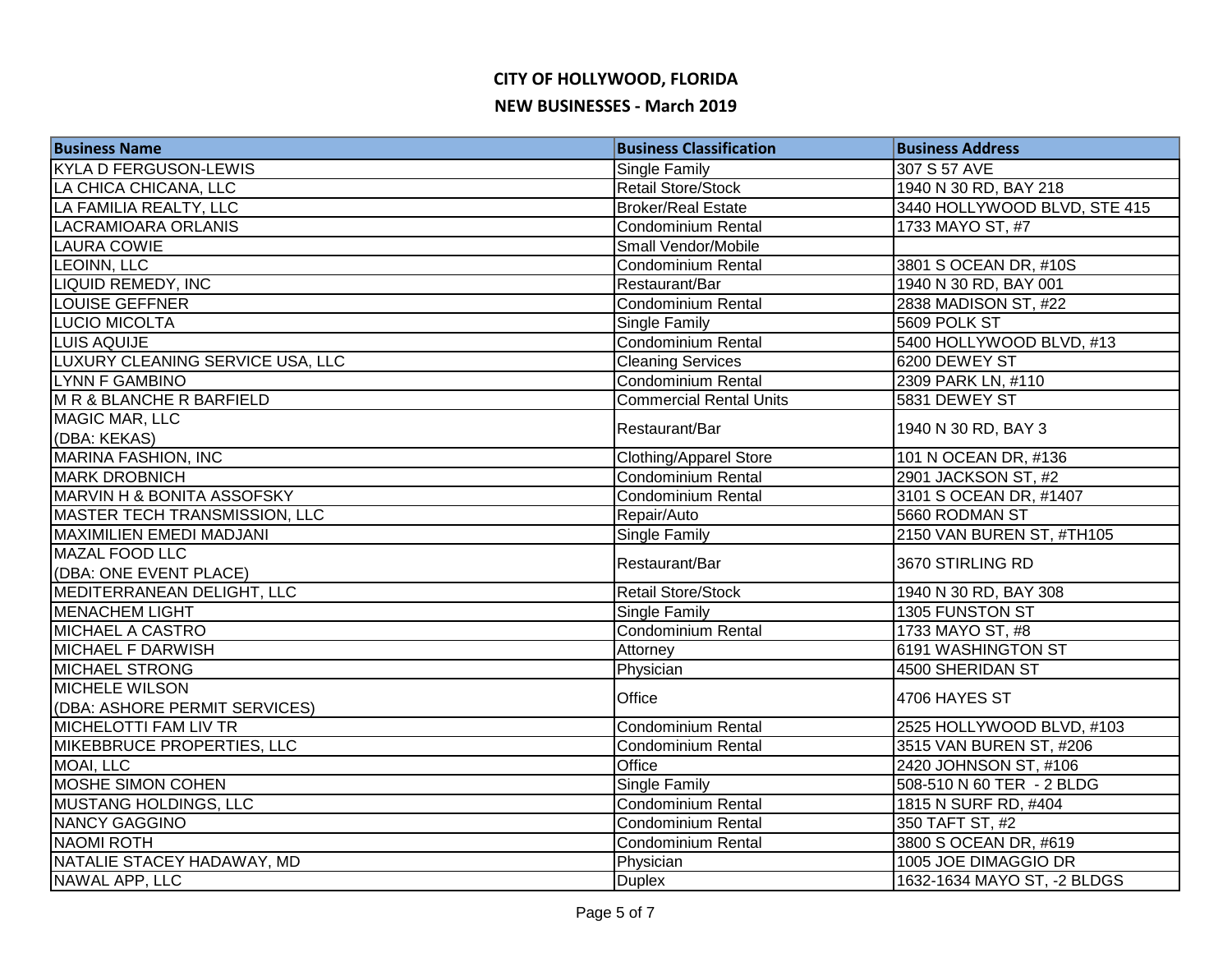| <b>Business Name</b>                | <b>Business Classification</b> | <b>Business Address</b>    |
|-------------------------------------|--------------------------------|----------------------------|
| NOEL DE CHRISTIAN PHOTOGRAPHY, LLC  | <b>Retail Store/Stock</b>      | 120 S 20 AVE               |
| <b>NORA M PEREZ</b>                 | <b>Condominium Rental</b>      | 3725 S OCEAN DR, #315      |
| <b>NUS PROPERTIES, INC</b>          | Duplex                         | 1501-1503 N 22 AVE         |
| <b>OLEG LECHKO</b>                  | <b>Single Family</b>           | 921 DOVEPLUM CT            |
| ORFA MARIA LEGRO V DE PADILLA       | Single Family                  | 521 GLENN PKWY             |
| <b>ORLANDO OTALORA</b>              | Condominium Rental             | 1811 JEFFERSON ST, #708    |
| <b>PABLO E REY</b>                  | Condominium Rental             | 2901 JACKSON ST, #1        |
| PAINT THE DREAMS, INC               | Repair/Auto                    | 5666 RODMAN ST             |
| <b>PAULA DOUER</b>                  | <b>Single Family</b>           | 1819 BUCHANAN ST - 2 BLDGS |
| PEDRO A MOLINA                      | <b>Condominium Rental</b>      | 1832 MADISON ST, #103      |
| PETER M & JANET C SCHLANG, TR       | <b>Condominium Rental</b>      | 3501 N OCEAN DR, #5B       |
| PETER MELENDEZ                      | <b>Condominium Rental</b>      | 2230 JACKSON ST, #5W       |
| <b>PHANOL ETIENNE</b>               | Single Family                  | 541 N 70 AVE               |
| <b>PHYLLIS CATON</b>                | Condominium Rental             | 1315 N OCEAN DR, #106      |
| PICCADILLY HOLDINGS RESTAURANT, LLC | Restaurant/Bar                 | 4500 HOLLYWOOD BLVD        |
| PUFFLES 88, INC                     | Restaurant/Bar                 | 349 JOHNSON ST             |
| R & T DESIGN AND PRINT, INC         | Printer/Engraver/Lithograph    | 5215 PEMBROKE RD           |
| <b>REAL RED, LLC</b>                | Condominium Rental             | 2100 VAN BUREN ST, #103    |
| <b>REBECCA VAN HORN</b>             | <b>Duplex</b>                  | 2707 GRANT ST              |
| <b>RICHARD FERRARA</b>              | Condominium Rental             | 5300 WASHINGTON ST, #223O  |
| RICHARD R DI RUZZO                  | Condominium Rental             | 2621 GRANT ST, #11A        |
| <b>RM FINANCE, LLC</b>              | <b>Auto Sales</b>              | 5899-5901 FUNSTON ST       |
| RMG 3, LLC                          | Single Family                  | 1642 POLK ST - 2 BLDG      |
| ROBERT M LE WEINSTEIN               | <b>Condominium Rental</b>      | 2015 MADISON ST, #201      |
| ROCCO & CLARA GASPARRO              | Condominium Rental             | 201 BERKLEY RD, #305       |
| ROCCO & CLARA GASPARRO              | Condominium Rental             | 100 BERKLEY RD, #308       |
| <b>ROCIO VERA</b>                   | <b>Duplex</b>                  | 2523 TAFT ST               |
| <b>ROSA M MARTINEZ</b>              | Condominium Rental             | 1201 S OCEAN DR, #1709S    |
| <b>ROSE DAVIDSON</b>                | <b>Duplex</b>                  | 800-802 N 57 AVE, #1-2     |
| <b>SCOTT A SLATER</b>               | <b>Condominium Rental</b>      | 1007 N 19 AVE, #14         |
| <b>SELVA CAFE, LLC</b>              | <b>Retail Store/Stock</b>      | 1940 N 30 RD, BAY 320-321  |
| <b>SHAQUAN COOPER</b>               | Office                         | 1610 N DIXIE HWY, 104      |
| <b>SHMOUEL MOSHE</b>                | <b>Condominium Rental</b>      | 2015 MADISON ST, #105      |
| SHS TAFT, LLC                       | <b>Duplex</b>                  | 2325-2327 TAFT ST          |
| <b>SILVIA CASTILLO</b>              | <b>Beauty Parlor</b>           | 1940 N 30 RD, BAY 169      |
| SILVIUS & ADELA SFERA               | Condominium Rental             | 5400 HOLLYWOOD BLVD, #16   |
| <b>SINCLAIR L HOLMES</b>            | DJ/Musician/Performer          | 1328 WILEY ST, #104        |
| (DBA: LEO N'SO FLO PLAYERS)         |                                |                            |